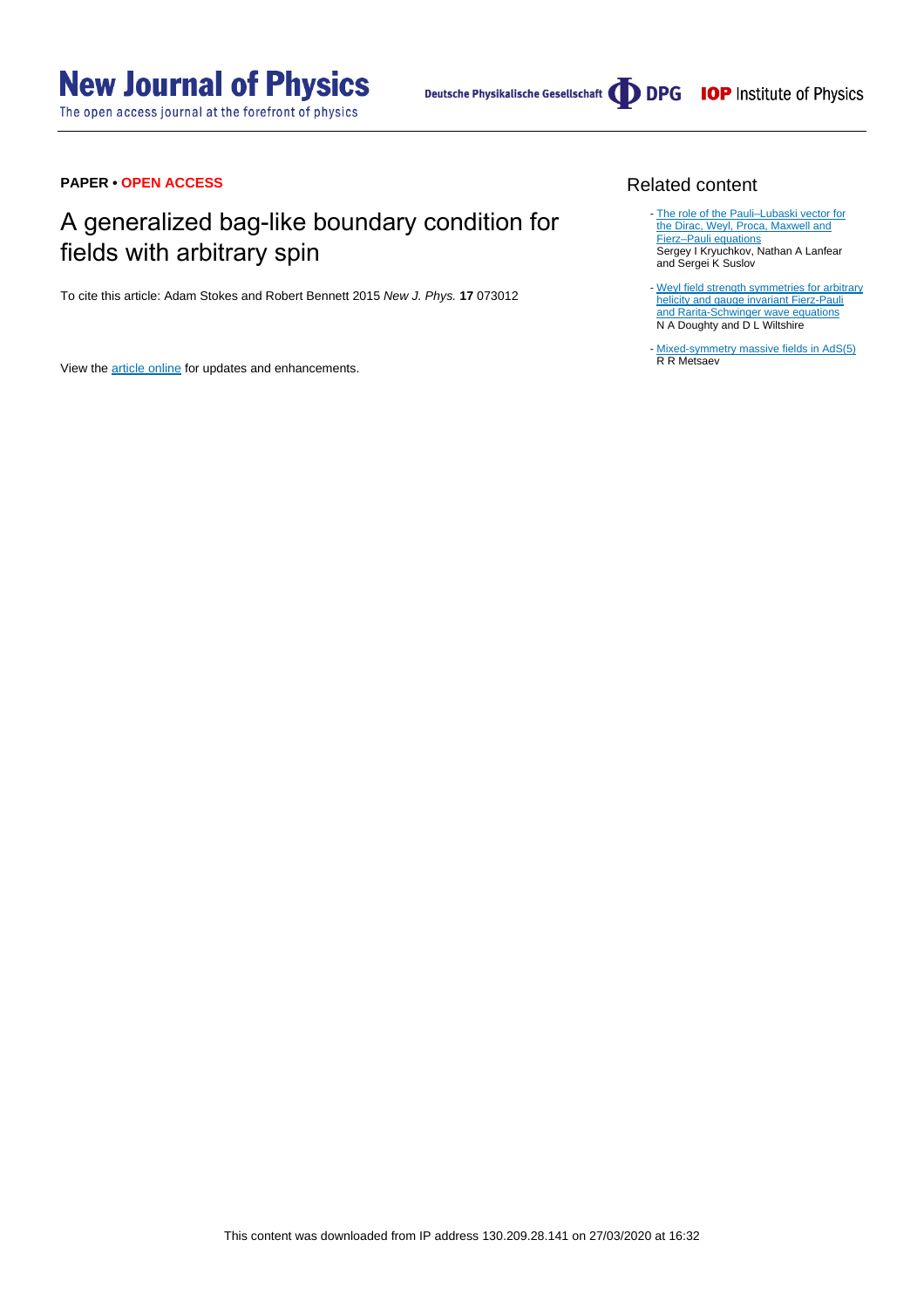### **New Journal of Physics**

The open access journal at the forefront of physics

Deutsche Physikalische Gesellschaft **ODPG** 

**IOP** Institute of Physics

Published in partnership with: Deutsche Physikalische Gesellschaft and the Institute of Physics

# CrossMark

OPEN ACCESS

RECEIVED 21 April 2015

ACCEPTED FOR PUBLICATION 4 June 2015

PUBLISHED 9 July 2015

Content from this work may be used under the terms of the[Creative](http://creativecommons.org/licenses/by/3.0) [Commons Attribution 3.0](http://creativecommons.org/licenses/by/3.0) [licence.](http://creativecommons.org/licenses/by/3.0)

Any further distribution of this work must maintain attribution to the author(s) and the title of the work, journal citation and DOI.



## A generalized bag-like boundary condition for fields with arbitrary spin

Adam Stokes<sup>1</sup> and Robert Bennett

Department of Physics & Astronomy, University of Leeds, LS2 9JT, UK <sup>1</sup> Author to whom any correspondence should be addressed.

E-mail: [a.stokes@leads.ac.uk](mailto:a.stokes@leads.ac.uk)

Keywords:Casimir effect, spinor fields, bag model

### Abstract

PAPER

Boundary conditions (BCs) for the Maxwell and Dirac fields at material surfaces are widely-used and physically well-motivated, but do not appear to have been generalized to deal with higher spin fields. As a result there is no clear prescription as to which BCs should be selected in order to obtain physically-relevant results pertaining to confined higher spin fields. This lack of understanding is significant given that boundary-dependent phenomena are ubiquitous across physics, a prominent example being the Casimir effect. Here, we use the two-spinor calculus formalism to present a unified treatment of BCs routinely employed in the treatment of spin-1 2 and spin-1 fields. We then use this unification to obtain a BC that can be applied to massless fields of any spin, including the spin-2 graviton, and its supersymmetric partner the spin-3/2 gravitino.

The coupling of a quantized field to matter causes the spectrum of its vacuum fluctuations to change. The range of resulting phenomena includes what are variously known as Casimir forces, energies and pressures. The simple case of two perfectly reflecting, infinite, parallel plates, that impose boundary conditions (BCs) on the Maxwell field was investigated by Casimir in [[1](#page-5-0)]. Casimir's seminal paper has since resulted in a wide range of extensions, generalizations and experimental confirmations over the last half-century or so [\[2](#page-5-0)–[7\]](#page-5-0). This has led, for example, to new constraints on hypothetical Yukawa corrections to Newtonian gravity [[8](#page-5-0)]. Casimir's relatively simple and intuitive calculation has provided an enormously fruitful link between real-world experiments and the abstract discipline of quantum field theory. In fact, boundary-dependent effects are often cited in standard quantum field theory textbooks as the primary justification for the reality of vacuum fluctuations. Such interpretations however, are not without controversy [[9\]](#page-5-0). Boundary-dependent vacuum forces are not specific to electromagnetism, and are in fact a general feature of quantized fields. Here we provide a unified and physically well-motivated treatment of the effects that perfectly reflecting material boundaries have on *any* quantum field.

A striking example of non-electromagnetic Casimir effects can be found in nuclear physics, wherein early attempts to model the nucleon without considering BCs at its surface ran into a variety of problems [[10](#page-5-0)]. Many of these problems were solved by the introduction of the 'bag model'[\[11](#page-5-0)], which describes a nucleon as a collection of free massless quarks<sup>2</sup> confined to a region of space (the 'bag'), with a postulated BC that governs their behavior at the surface (see figure [1](#page-2-0)). This model, subject to sensible choices of a small number of free parameters, correctly predicts much of the physics of the nucleon [[10](#page-5-0)]. The boundary-dependent vacuum contribution to the energy (the Casimir energy) has important consequences for the stability of the bag [\[12](#page-5-0)–[14](#page-5-0)]. This further emphasizes the importance of using physically-motivated BCs. Another example of the need to impose physical BCs on fermionic fields is provided by graphene and carbon nanotubes, both of which are the subject of intense contemporary interest. These structures support a two-dimensional gas of massless fermions [[15](#page-5-0)] and the resultant fermionic Casimir force has been found to have even a different sign depending on the precise choice of BCs, namely periodic or anti-periodic [\[16\]](#page-5-0). Single carbon nanotubes have been proposed as nanomechanical switches [\[17\]](#page-5-0) whose failure modes may include stiction caused by Casimir forces [[18](#page-5-0)][.](#page-2-0)

 $^2$  This is justified because the energy scale associated with the nucleon radius is much larger than that associated with the mass of the quark.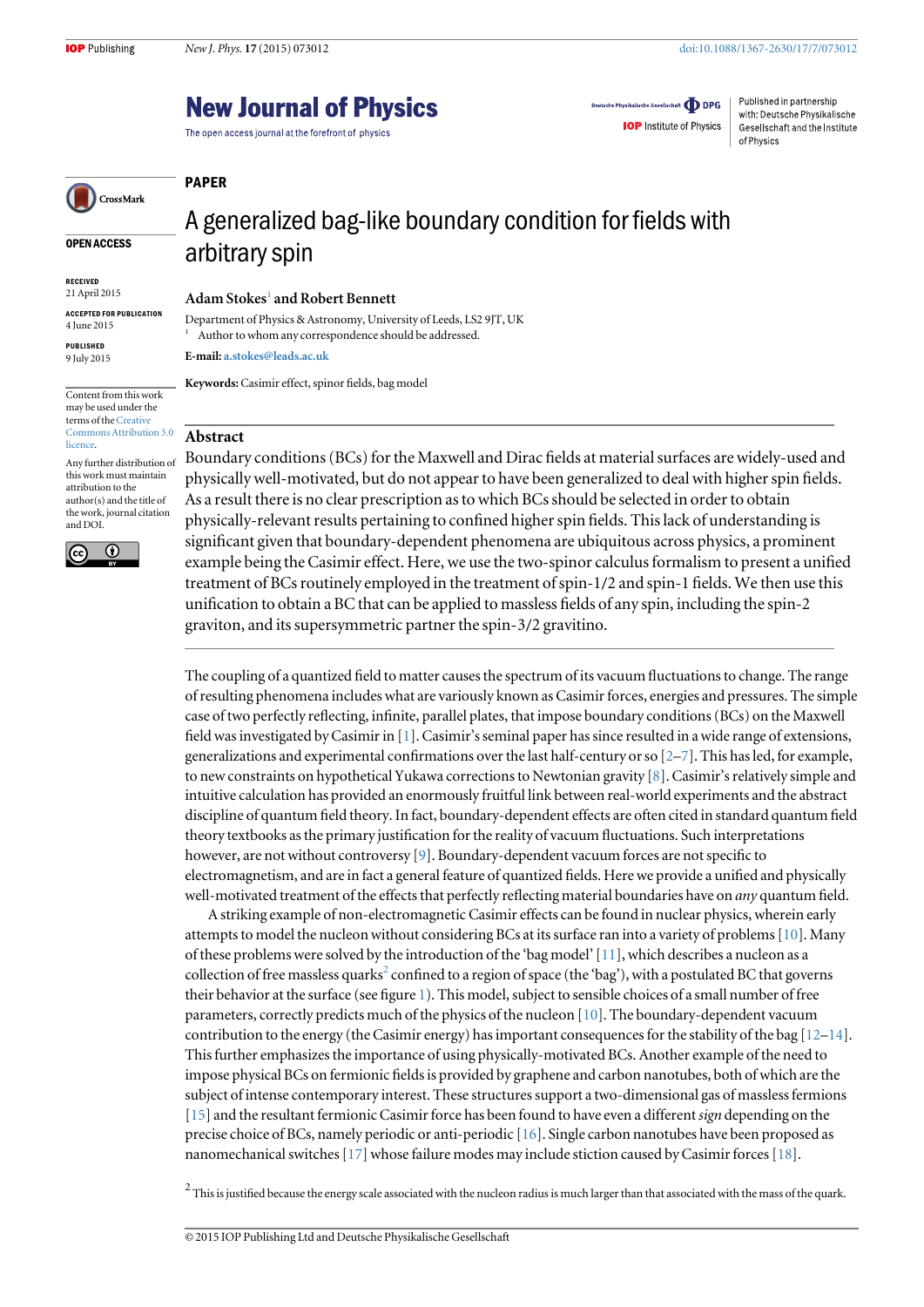<span id="page-2-0"></span>

Given that Casimir effects associated with the Maxwell (spin-1) field and the Dirac (spin-1/2) field are of experimental and theoretical interest, one is naturally led to the question as to whether the Casimir effect for these fields can be calculated in a unified way. Since Casimir physics is essentially the study of BCs, can we construct BCs that include those used for the spin-1 2 and spin-1 fields as special cases? Furthermore, can we generalize this unified BC to one that applies to higher-spin fields? Answering these questions would significantly advance our understanding of the physics of confined higher-spin fields. For example, in [\[19\]](#page-5-0) arbitrary BCs (periodic) are applied to the spin-3 2 field—no physical justification is attempted. Here we unify the BCs usually employed in the treatment of spin-1/2 and spin-1 fields near perfect reflectors, and then develop this unification in order to model the confinement of fields possessing arbitrary spin.

We will begin our treatment by outlining the BCs assumed within the bag model, i.e., those usually employed in the treatment of massless spin-1/2 particles. In this model, one envisages a fermionic field confined to some region of space that is surrounded by an impenetrable barrier. Thus, a physically reasonable constraint to impose (which can also be motivated by an appropriate choice of Lagrangian [[10](#page-5-0), [20](#page-5-0)]) is that there be no particle current across the surface;

$$
\left(n_{\mu}j^{\mu}\right)\Big|_{B} = 0 \qquad j^{\mu} = \phi \gamma^{\mu} \psi,\tag{1}
$$

where *n<sup>μ</sup>* is a spacelike unit four-vector normal to the surface defining the bag, and where we have employed the summation convention for repeated upper and lower indices. Rather than using the usual notation *ψ*¯ to denote the Dirac adjoint  $\psi^{\dagger} \gamma^0$  of  $\psi$ , we have used  $\phi \equiv \psi^{\dagger} \gamma^0$  in order to avoid confusion later on. The constraint (1) is obeyed if  $\psi(x) \equiv \psi$  satisfies

$$
in_{\mu}\gamma^{\mu}\psi = \psi \qquad \mathbf{x} \in \mathcal{B}.\tag{2}
$$

This can be shown by multiplying equation (2) by  $\phi$  from the left, and the Dirac adjoint of equation (2) by  $\psi$ from the right. Adding these two quantities, one finds  $2in_u \phi \gamma^\mu \psi = 2in_u j^\mu = 0$ . This shows that the BC (2) implies  $n_{\mu}j^{\mu} = 0$ , which is the constraint imposed in the bag model.

What about higher spins? It is well-known that the description of fields with arbitrary spin can be constructed using elementary two-spinors via the so-called two-spinor calculus formalism  $[21-24]$  $[21-24]$  $[21-24]$ . This means that, for example, the Maxwell field can be described on the same footing as the massless Dirac field. As a result, we should be able to find a spin-1 analog of the constraint (1). Initially this might seem hopeless, because no local particle-current exists for fields with spin greater than  $1/2$  [\[25\]](#page-5-0). However, we shall see that there is a natural adaptation of the Diracfield BC to the Maxwell field, which moreover coincides with the BC usually employed in the calculation of the electromagnetic Casimir force. This allows us to generalize the  $BC(2)$  to fields with arbitrary spin.

The two-spinor calculus allows one to build irreducible representations of the universal covering group of the homogeneous Lorentz group using two-dimensional complex symplectic vector spaces S and  $\bar{S}$ , where a bar is used to denote the complex conjugate space. The space S is the pair  $(V, \omega)$ , where V is a two-dimensional complex vector space and  $\omega$  is a complex symplectic (non-degenerate) form. Choosing a basis {*f<sub>a</sub>*}  $\subset V$  we can write arbitrary elements (spinors) of S and *S*¯ as

$$
\psi = \psi^a f_a \in S \qquad \bar{\psi} = \psi^{\bar{a}} f_{\bar{a}} \in \bar{S}, \tag{3}
$$

where we use bars rather than the more commonly used dots to distinguish between a spinor index and a conjugate-spinor index. Furthermore we rely entirely on the different indices in order to distinguish between the components of *ψ* and *ψ*. With these index conventions matrix operations become particularly simple. If a matrix  $\nu$  has elements  $\nu^{ab}$  then we have the following representations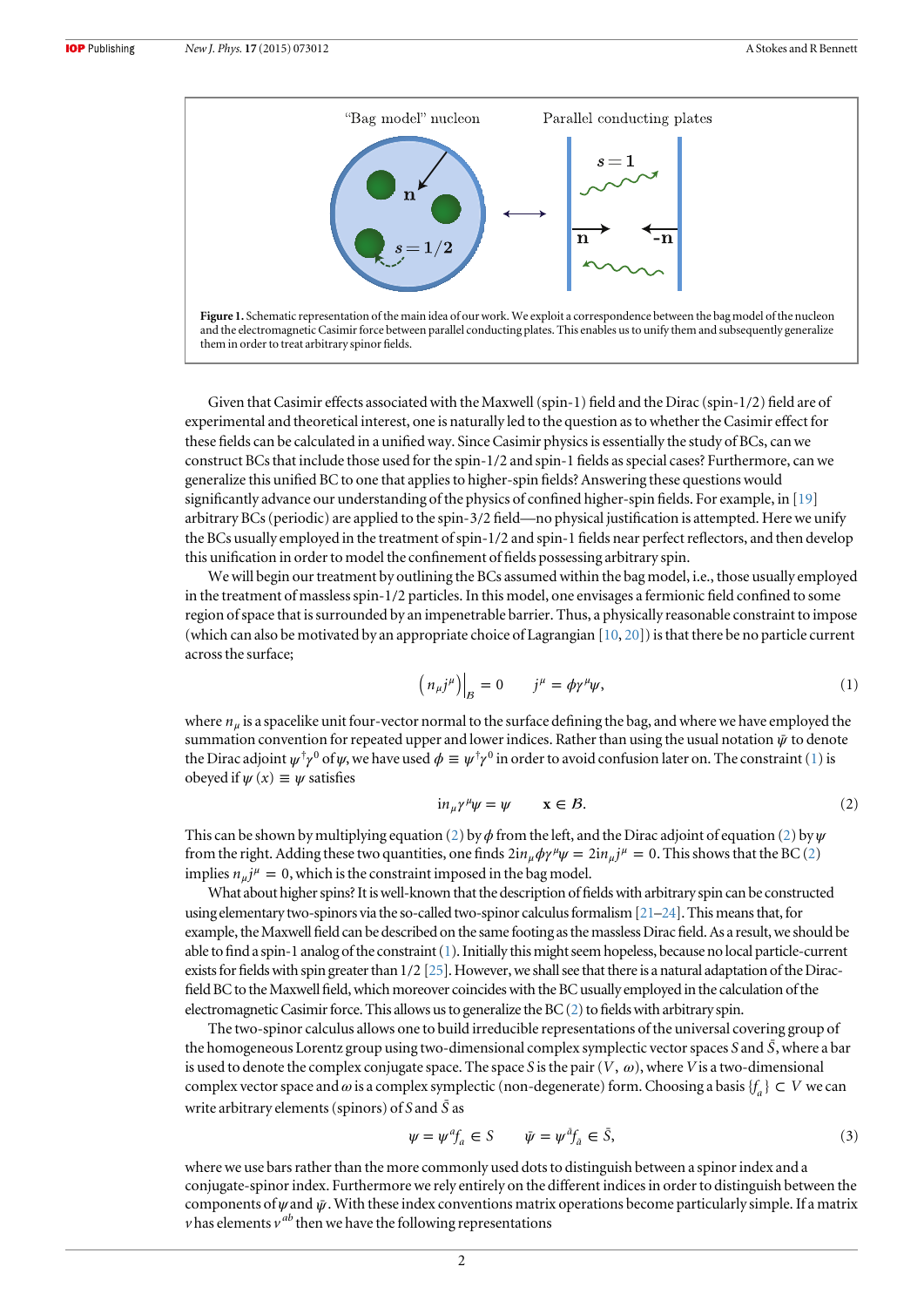$$
\nu \leftrightarrow \nu^{ab}, \quad \bar{\nu} \leftrightarrow \nu^{\bar{a}\bar{b}}, \quad \nu^{\top} \leftrightarrow \nu^{ba}, \quad \nu^{\dagger} \leftrightarrow \nu^{\bar{b}\bar{a}}, \tag{4}
$$

<span id="page-3-0"></span>where  $\bar{\tau}$  and  $\dot{\tau}$  denote matrix transposition and Hermitian conjugation respectively. The symplectic form  $\omega$  is used to raise and lower spinor indices. We adopt the convention that  $\omega_{ab} = -\omega_{ba}$  can only be used to lower an index when the repeated index is in the first slot. Similarly  $\omega^{ab}$  only raises the index when the repeated index is in the second slot. The same rules apply for barred indices, so altogether

$$
\omega_{ab}\psi^a = \psi_b, \quad \omega^{ab}\psi_b = \psi^a, \quad \omega_{\bar{a}\bar{b}}\psi^{\bar{a}} = \psi_{\bar{b}}, \quad \omega^{\bar{a}\bar{b}}\psi_{\bar{b}} = \psi^{\bar{a}}.
$$
\n<sup>(5)</sup>

We note that these identities imply the following identity for the contraction of a rank-n spin tensor with its dual

$$
\phi_{a_1 a_2 \dots a_n} \phi^{a_1 a_2 \dots a_n} = (-1)^n \phi_{a_1 a_2 \dots a_n} \phi^{a_1 a_2 \dots a_n}.
$$
\n<sup>(6)</sup>

This means that for odd *n* (fermionic fields) the quantity  $\phi_{a_1a_2...a_n}\phi^{a_1a_2...a_n}$  is identically zero.

The above ingredients allow one to write a spacetime tensor of rank  $(i, j)$  in terms of Hermitian matrices as

$$
T^{\mu_1 \dots \mu_i}{}_{\nu_1 \dots \nu_j} = \sigma^{\mu_1}{}_{\bar{a}_1 a_1} \dots \sigma^{\mu_i}{}_{\bar{a}_i a_i} \tilde{\sigma}_{\nu_1}{}^{b_1 \bar{b}_1} \dots \tilde{\sigma}_{\nu_i}{}^{b_i \bar{b}_i} T^{\bar{a}_1 a_1 \dots \bar{a}_i a_i}{}_{\bar{b}_1 b_1 \dots \bar{b}_i b_i},\tag{7}
$$

where

$$
\sigma^{\mu} = (\mathbb{I}, \sigma^{i}), \qquad \tilde{\sigma}^{\mu} = (\mathbb{I}, -\sigma^{i})
$$
\n(8)

with  $\sigma^i$  the *i*th Pauli matrix. We have now laid out a formalism that we can use to describe fields of arbitrary spin. This will eventually enable us to determine a unified physical BC applicable to any massless spinor field. We begin this process by rewriting the right-helicity component of the Dirac current in [\(1](#page-2-0)) as

$$
j^{\mu} = \sigma^{\mu}_{\ \bar{a}a} j^{a\bar{a}}, \qquad j^{a\bar{a}} \equiv \psi^{\bar{a}} \psi^{a}.
$$

In terms of the two-spinor calculus formalism, the  $BC(2)$  $BC(2)$  $BC(2)$  for the right-helicity component becomes

$$
n_{\mu}\sigma^{\mu}{}_{\tilde{a}a}\psi^{a}=\psi_{\tilde{a}}\qquad\mathbf{x}\in\mathcal{B}.\tag{10}
$$

We can demonstrate that equation (10) implies  $n_{\mu}j^{\mu} = 0$  by multiplying both sides by  $\psi^{\bar{a}}$  and using the identity (6), which gives

$$
n_{\mu}\sigma^{\mu}{}_{\tilde{a}a}\psi^{\tilde{a}}\psi^{\tilde{a}} = \psi_{\tilde{a}}\psi^{\tilde{a}} \equiv 0 \qquad \mathbf{x} \in \mathcal{B}.\tag{11}
$$

This shows that equation  $(10)$  is indeed the two-spinor calculus version of the bag BC  $(2)$  $(2)$  for a right-helicity spinor. A similar calculation holds for the left-helicity spinor.

The next-lowest spin field after the Dirac field  $(s = 1/2)$  is of course the Maxwell field  $(s = 1)$ . Just as in our discussion of the Dirac field, we will begin by casting the usual statements of the BCs (in this case given by restrictions on the electric and magnetic fields **E** and **B**) in the language of two-spinor calculus. The electromagnetic BC for a perfect conductor requires that  $\mathbf{n} \times \mathbf{E}$  and  $\mathbf{n} \cdot \mathbf{B}$  vanish at the surface. This in turn implies that  $\mathbf{n} \cdot \mathbf{S}$  also vanishes, where  $\mathbf{S} = \mathbf{E} \times \mathbf{B}$  is the Poynting vector. Using the Riemann–Silberstein (RS) vector  $\mathbf{F} \equiv \mathbf{E} + i\mathbf{B}$ , the electromagnetic BCs can be written

$$
\text{Re}[\mathbf{n} \times \mathbf{F}] = 0, \qquad \text{Im}[\mathbf{n} \cdot \mathbf{F}] = 0 \qquad \mathbf{x} \in \mathcal{B}. \tag{12}
$$

We can assume without loss of generality that  $n<sub>u</sub> = (0, \hat{z})$  so that the RS vector obeying the BCs (12) is

$$
\mathbf{F} = (iB_x, iB_y, E_z). \tag{13}
$$

Following [[26](#page-5-0)], we now introduce the spin tensor  $\phi^{ab}$  such that

$$
\phi^{00} = -F_x + iF_y, \qquad \phi_{\bar{0}\bar{0}} = \bar{F}_x - i\bar{F}_y,\tag{14}
$$

$$
\phi^{01} = F_z = \phi^{10}, \qquad \phi_{\bar{0}\bar{1}} = -\bar{F}_z = \phi_{\bar{1}\bar{0}}, \tag{15}
$$

$$
\phi^{11} = F_x + iF_y, \qquad \phi_{\bar{1}\bar{1}} = -\bar{F}_x - i\bar{F}_y, \tag{16}
$$

in terms of which  $(13)$  can be written as

$$
\phi^{00} = \phi_{\bar{0}\bar{0}}, \qquad \phi^{01} = -\phi_{\bar{0}\bar{1}}.
$$
\n(17)

Using equation (7) we can write a symmetric tensor  $T^{\mu\nu}$  as

$$
T^{\mu\nu} = \sigma^{\mu}{}_{\bar{a}a} \sigma^{\nu}{}_{\bar{b}b} T^{\bar{a}a\bar{b}b},\tag{18}
$$

where  $T^{\bar{a}a\bar{b}b}$  is a symmetric spin-tensor. If we define  $T^{\bar{a}a\bar{b}b} = \phi^{a\bar{b}}\phi^{ab}$ , then  $T^{\mu\nu}$  in equation (18) is the familiar electromagnetic energy–momentum tensor, with components

$$
T^{00} = \mathbf{E}^2 + \mathbf{B}^2, \qquad T^{i0} = 2(\mathbf{E} \times \mathbf{B})^i = 2S^i. \tag{19}
$$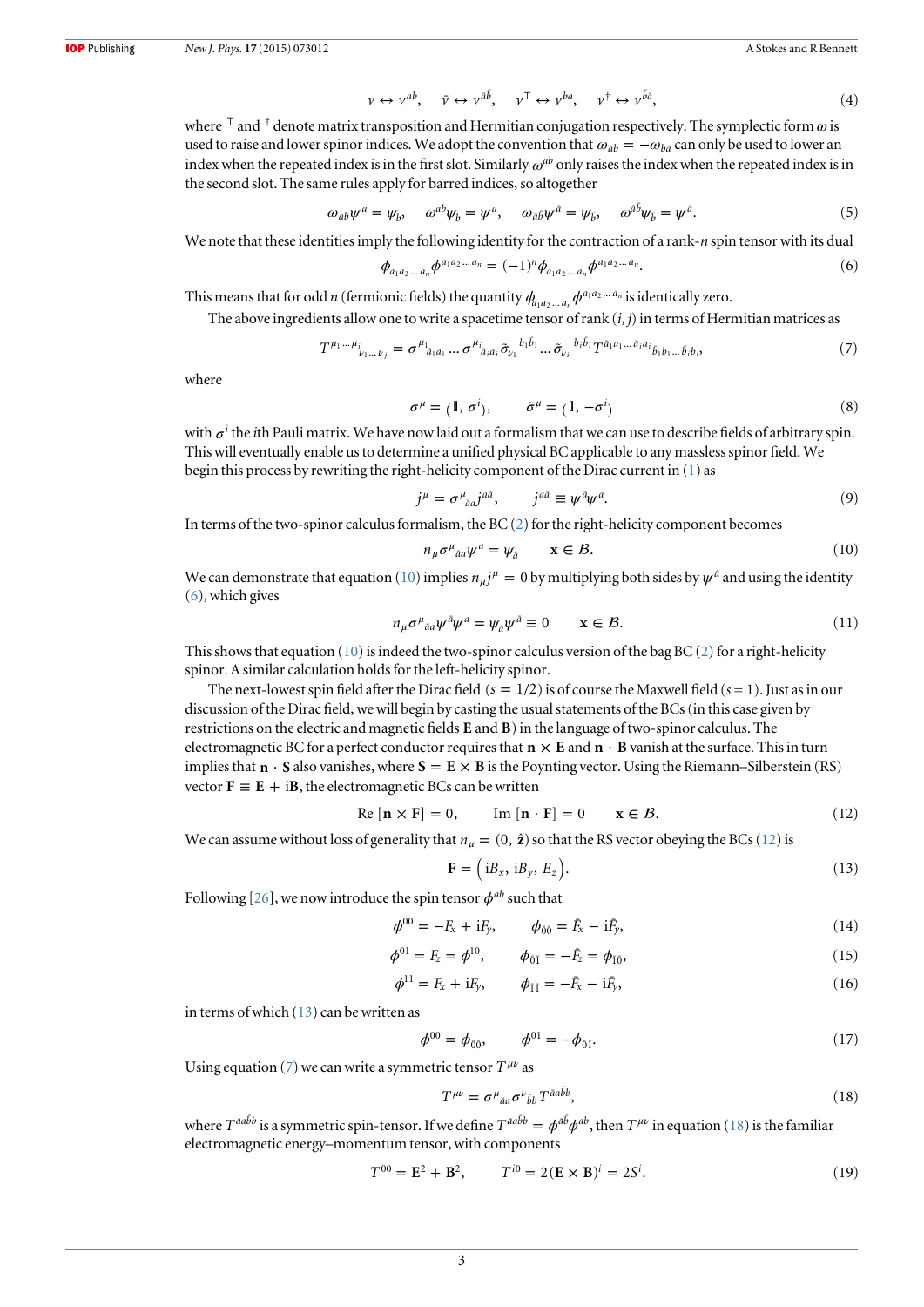<span id="page-4-0"></span>In terms of  $T^{\mu\nu}$  the constraint  $\mathbf{n} \cdot \mathbf{S}$  becomes

$$
n_i T^{0i} = 0 \qquad \mathbf{x} \in \mathcal{B},\tag{20}
$$

which for  $n_{\mu} = (0, \hat{z})$  can be written

$$
n_{\mu}T^{\mu 0} = 0 \qquad \mathbf{x} \in \mathcal{B}.\tag{21}
$$

Comparing this with ([1\)](#page-2-0), we see that  $T^{\mu 0}$  plays the role of the Dirac current  $j^{\mu}$  for the Maxwell field. The physical constraint, analogous to ([1\)](#page-2-0), that we impose on the Maxwell field is therefore

$$
n_{\mu}T^{\mu 0} = n_{\mu}\sigma^{\mu}{}_{\bar{a}a}\sigma^{0}{}_{\bar{b}b}\phi^{\bar{a}\bar{b}}\phi^{ab} = 0 \qquad \mathbf{x} \in \mathcal{B},\tag{22}
$$

which will necessarily hold if

$$
n_{\mu}n_{\nu}\sigma^{\mu}{}_{\tilde{a}a}\sigma^{\nu}{}_{\tilde{b}b}\phi^{ab} = \phi_{\tilde{a}\tilde{b}} \qquad \mathbf{x} \in \mathcal{B}.\tag{23}
$$

We can easily demonstrate that the BC (23) implies the constraint (22) by again taking  $n_\mu = (0, \hat{z})$ , so that the BC becomes

$$
\sigma^3{}_{\tilde{a}a} \sigma^3{}_{\tilde{b}b} \phi^{ab} = \phi_{\tilde{a}\tilde{b}} \qquad \mathbf{x} \in \mathcal{B}.\tag{24}
$$

Using the explicit form of the Pauli matrices, equation (24) immediately yields equation [\(17\)](#page-3-0), which themselves followed from having written the BCs  $(10)$  $(10)$  $(10)$  and  $(23)$  in terms of the RS vector.

The fact that the above procedure is exactly analogous to that for the Dirac field is remarkable and unexpected. As already mentioned, no local particle-current exists for massless fields with spin greater than  $1/2$ . However, one of the few local observables associated with photons is their energy current, which is precisely the quantity that naturally appears in the spin-1 constraint (22).

The generalization of the BC to arbitrary spinor fields is now clear. For spin- $m/2$  we write our generalized bag-like BC

$$
n_{\mu_1} n_{\mu_2} \dots n_{\mu_m} \sigma^{\mu_1}{}_{\bar{a}_1 a_1} \sigma^{\mu_2}{}_{\bar{a}_2 a_2} \dots \sigma^{\mu_2}{}_{\bar{a}_m a_m} \phi^{a_1 a_2 \dots a_m} = \phi_{\bar{a}_1 \bar{a}_2 \dots \bar{a}_m},\tag{25}
$$

for  $\mathbf{x} \in \mathcal{B}$ . This implies  $[n_u \mathcal{J}^\mu(m)]|_{\mathcal{B}} = 0$  where

$$
\mathcal{J}^{\mu}(m) = \sigma^{\mu}{}_{\bar{a}_1 a_1} \sigma^0{}_{\bar{a}_2 a_2} \dots \sigma^0{}_{\bar{a}_m a_m} \phi^{a_1 a_2 \dots a_m} \phi^{\bar{a}_1 \bar{a}_2 \dots \bar{a}_m} \tag{26}
$$

is the local current for the spinor field concerned—the Dirac field has  $J^{\mu}(1) = j^{\mu}$ , the Maxwell field has  $J^{\mu}(2) = T^{\mu 0}$  and so on. In terms of the spin-tensor  $\phi$ , the current  $J$  is defined by

$$
\mathcal{J}^{a_1\bar{a}_1a_2\bar{a}_2\ldots a_m\bar{a}_m} \equiv \phi^{a_1a_2\ldots a_m} \phi^{\bar{a}_1\bar{a}_2\ldots \bar{a}_m}.
$$
\n
$$
(27)
$$

The BC (25) ensures that

$$
\left[n_{\mu}J^{\mu}(m)\right]_{B} = 0. \tag{28}
$$

We can prove this by using the rules  $(5)$ , which allow  $(25)$  to be written as

$$
\omega^{\bar{a}_1\bar{a}'_1}\sigma^3{}_{\bar{a}'_1a_1}\dots\omega^{\bar{a}_m\bar{a}'_m}\sigma^3{}_{\bar{a}'_m a_m}\psi^{a_1\dots a_m}=\psi^{\bar{a}_1\dots \bar{a}_m}.
$$
\n(29)

Substituting this into  $n_\mu \mathcal{J}^\mu$  and using the explicit forms of the Pauli matrices along with the matrix representation  $\omega = i\sigma^2$ , we find

$$
n_{\mu}J^{\mu}(m) = (-1)^{m} \sigma_{a_{2}a'_{2}}^{1} ... \sigma_{a_{m}a'_{m}}^{1} \psi^{a'_{1}...a'_{m}} \psi_{a'_{1}}^{a_{2}...a_{m}}
$$
  
= -(-1)<sup>m</sup>  $\sigma_{a_{2}a'_{2}}^{1} ... \sigma_{a_{m}a'_{m}}^{1} \psi_{a'_{1}}^{a'_{2}...a'_{m}} \psi^{a'_{1}a_{2}...a_{m}}.$  (30)

Using  $\sigma^1 = (\sigma^1)^\top$  and relabelling the indices  $a_i \leftrightarrow a'_i$  for  $i = 2, ..., m$ , the last line of equation (30) is equal to

$$
n_{\mu}J^{\mu}(m) = (-1)^{m} \sigma_{a_{2}a'_{2}}^{1} ... \sigma_{a_{m}a'_{m}}^{1} \psi^{a'_{1} ... a'_{m}} \psi_{a'_{1}}^{a_{2} ... a_{m}},
$$
\n(31)

which is the negative of the first line in equation (30). This proves that the BC (25) implies  $n_\mu \mathcal{J}^\mu(m) = 0$  for an arbitrary spin-*m* 2 field, meaning that it is indeed a generalized bag-like BC. This is the main result of our work.

As we have already noted, the identification of a physical current  $J$  for higher spin fields seems at first problematic, due to the non-existence of a local particle current for spin  $>1/2$ . We have in fact already tackled this problem by adapting the spin-1 2 BCs to the spin-1 case. This enables us to inductively determine the appropriate  $J$  for higher spin fields.

Particularly noteworthy is identification of  $J$  for the spin-2 field that describes linearized quantum gravity. This field is most commonly described using a symmetric traceless tensor field *hμν* that results from the first-order expansion  $g^{\mu\nu}(u) = g^{\mu\nu} + uh^{\mu\nu} + ...$  of the general metric tensor of curved spacetime. In this first-order approximation, Einstein's vacuum equations in terms of *hμν* are equivalent to the correct relativistic wave equation